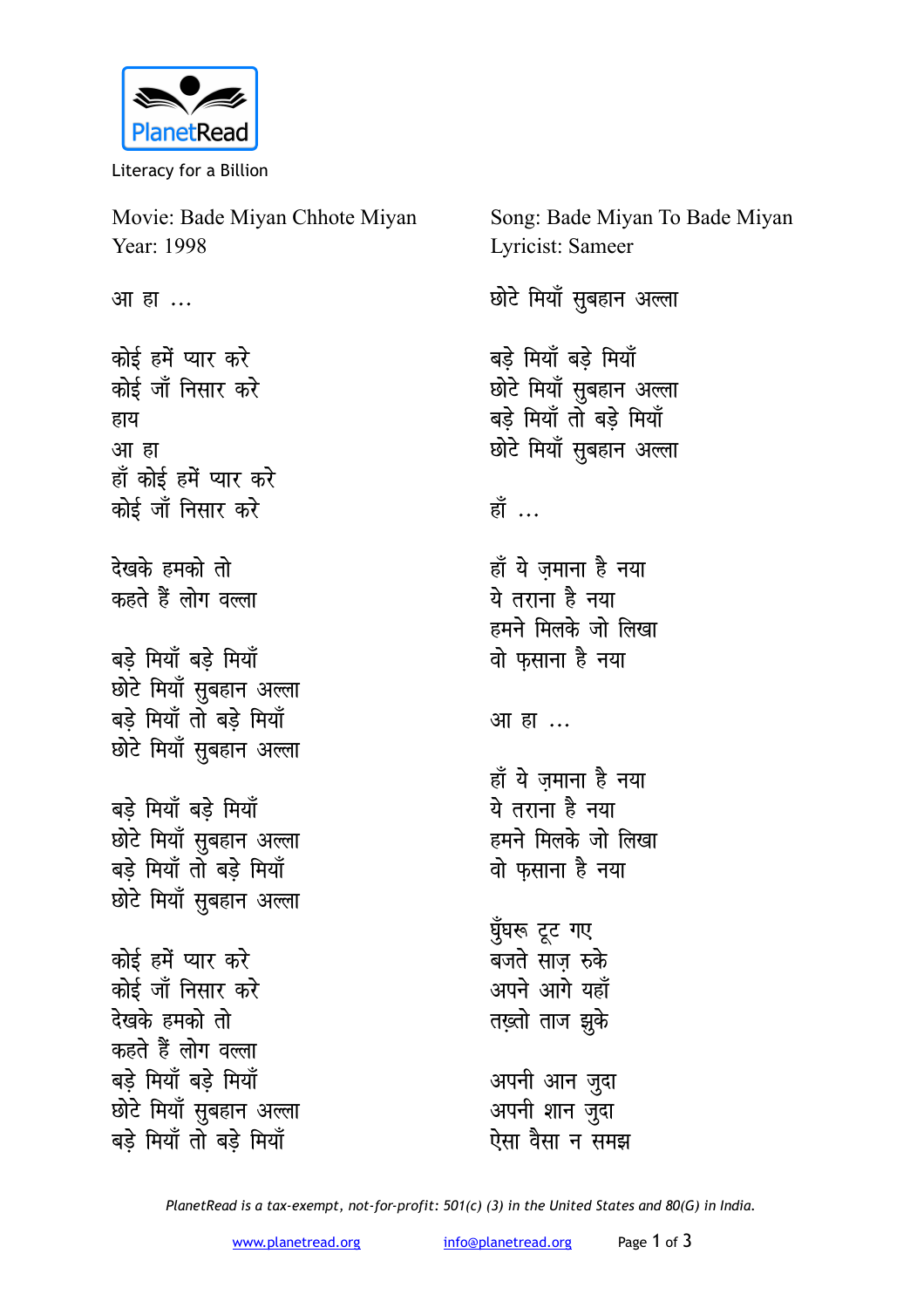

Literacy for a Billion

हम हैं इंसान जुदा तेरी इस महफिल का रँग बदल देंगे हम आ … हाय हाय तेरी इस महफिल का रँग बदल देंगे हम यूँ ही मस्ती में आज संग जरा नाच वल्ला बडे मियाँ हाय हाय बडे मियाँ बडे मियाँ छोटे मियाँ सुबहान अल्ला बड़े मियाँ तो बड़े मियाँ छोटे मियाँ सुबहान अल्ला आ ... अल्ला आ ... हाँ हम जो काम करें वो खुले आम करें हमको लोग यहाँ यूँ ही बदनाम करें आ हा ... हे हे हम जो काम करें वो खुले आम करें

हमको लोग यहाँ यूँ ही बदनाम करें ओ मेरी जाने जिगर हमको सबकी ख़बर कोई भी बच न सका इतनी तेज नजर हम जहाँ यार गए बाजी मार गए अपनी जीत हुई दुश्मन हार गए अपनी बातों पे ना कोई यकीन करे आ … आ हा ... हाँ अपनी बातों पे ना कोई यकीन करे हम तो करते हैं दो और दो पाँच वल्ला बड़े मियाँ ओय होय बडे मियाँ बडे मियाँ छोटे मियाँ सुबहान अल्ला बड़े मियाँ तो बड़े मियाँ छोटे मियाँ सुबहान अल्ला कोई हमें प्यार करे

PlanetRead is a tax-exempt, not-for-profit: 501(c) (3) in the United States and 80(G) in India.